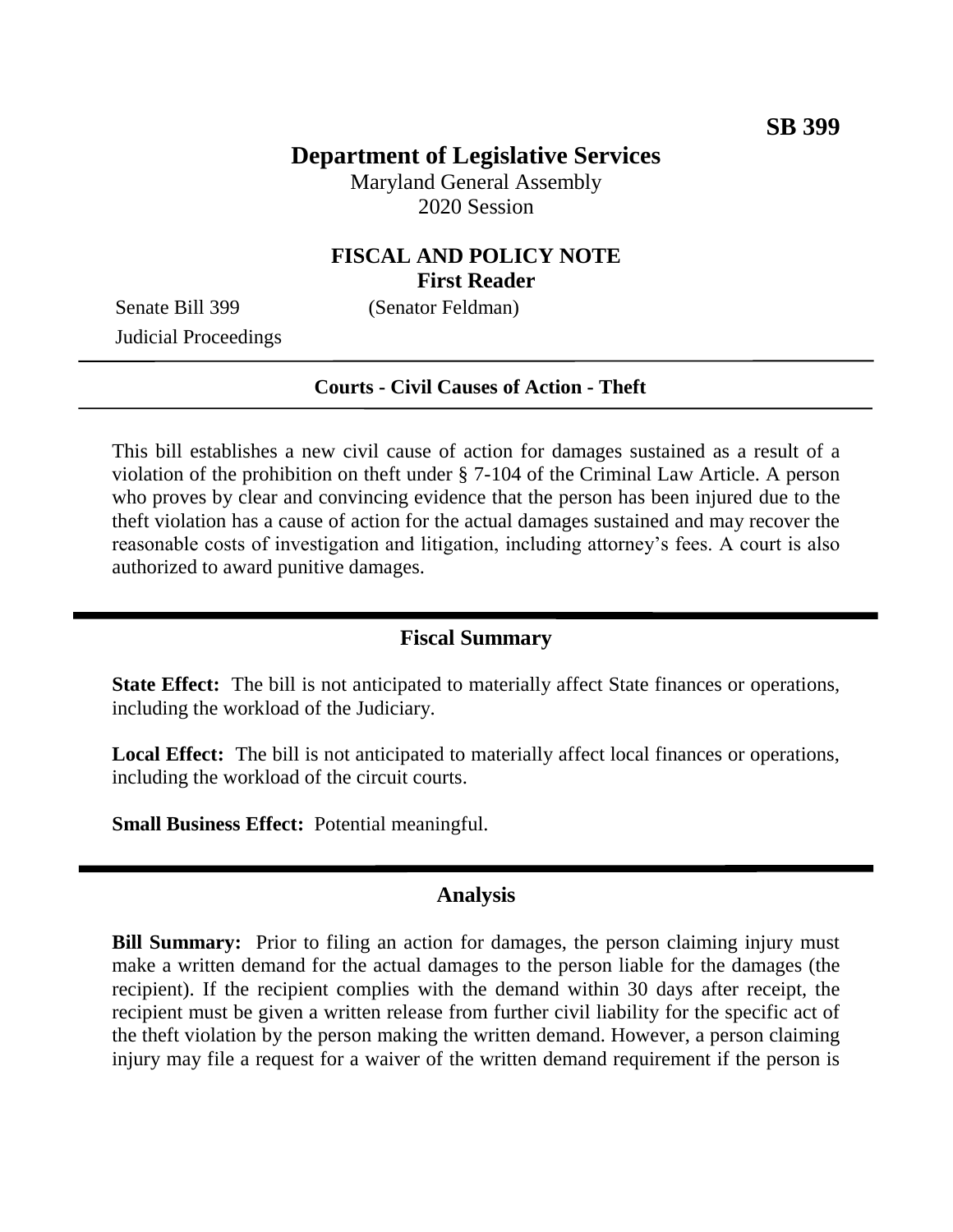unaware of the extent of the actual damages at the time the person files an action for damages.

### **Current Law:**

#### *General Theft (Section 7-104 of the Criminal Law Article)*

Under the general theft statute, a person may not, under specified circumstances, (1) willfully or knowingly obtain or exert unauthorized control over property; (2) obtain control over property by willfully or knowingly using deception; (3) possess stolen personal property knowing that it has been stolen or believing that it probably has been stolen; (4) obtain control over property knowing that the property was lost, mislaid, or delivered under a mistake as to the identity of the recipient or nature or amount of the property; or (5) obtain the services of another that are available only by compensation by deception or with knowledge that the services are provided without the provider's consent. A violator is required to restore the owner's property or pay the owner the value of the property or services and is subject to penalties that vary based on the value of the stolen property or services.

#### *Tort of Conversion*

In general, the common law tort of conversion, which is sometimes referred to as the civil equivalent of the crime of theft, allows a person to seek damages for the wrongful exercise of dominion over the property of another. *Lawson v. Commonwealth Land Title Ins. Co.,* 69 Md. App. 476, 480 (1986). While the tort originally only applied to tangible property, its application has since been expanded to include intangible property. *Lawson,* 69 Md. App. at 480. Money can be subject to a conversion claim if the "…plaintiff can allege that the defendant converted specific segregated or identifiable funds." *Allied Investment Corp. v. Jasen*, 354 Md. at 564-65 (1999). Conversion is an intentional tort, requiring a plaintiff to show that the defendant intended to exercise unlawful control over property owned by the plaintiff and committed a physical act to that effect. *Darcars Motors of Silver Spring, Inc. v. Borzym*, 379 Md. 249, 262 (2004).

Like most civil cases, conversion claims are subject to a "preponderance of the evidence" standard. "Preponderance of the evidence" has been described as requiring evidence sufficient to establish that a fact is "more likely true than not true," "more probable than not," or that amounts to at least 51% of the evidence. "Preponderance of the evidence" is the standard applicable in most civil cases. "Clear and convincing evidence" is evidence that the contention is highly probable. The burden that must be met for the clear and convincing evidentiary standard is greater than a preponderance of the evidence but less than evidence that is "beyond a reasonable doubt."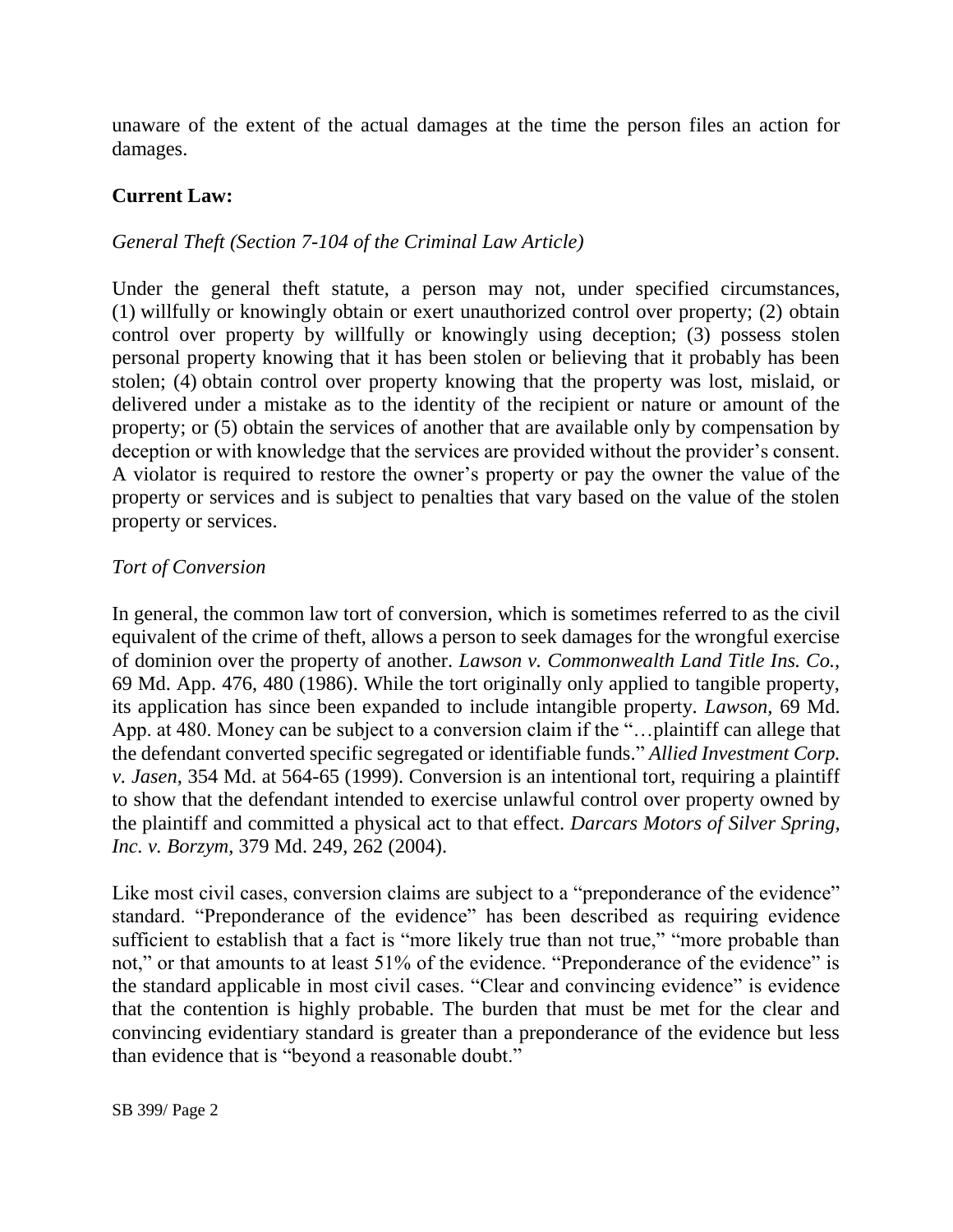In general, damages in a conversion claim are the fair market value of the property at the time and place of the conversion. Punitive damages may be awarded in an action for conversion if the defendant acted with "actual malice," which has been defined as conduct involving evil intent, fraud, ill will, or an intent to injure. *Darcars*, 379 Md. at 266.

In general, a party to a lawsuit is responsible for his/her legal fees, regardless of the outcome of the case. However, there are more than 80 exceptions to this general rule in State law, including wage and hour cases, worker's compensation cases, and consumer protection cases. The conditions under which an individual is eligible for an award of attorney's fees and the extent of these awards are inconsistent among these cases.

**Background: Exhibit 1** contains fiscal 2019 data on trial court violations and convictions for general theft.

| Exhibit 1                                                                |
|--------------------------------------------------------------------------|
| Theft Violations and Convictions – District Court and the Circuit Courts |
| <b>Fiscal 2019</b>                                                       |

|                                        | <b>District</b>            | <b>District</b>             | <b>Circuit</b>             | <b>Circuit</b>              |
|----------------------------------------|----------------------------|-----------------------------|----------------------------|-----------------------------|
| <b>Charge</b>                          | Court<br><b>Violations</b> | Court<br><b>Convictions</b> | Court<br><b>Violations</b> | Court<br><b>Convictions</b> |
| Theft Less than \$100                  | 12,242                     | 1,444                       | 2,154                      | 149                         |
| Theft \$100 to \$1,499                 | 17,598                     | 1,707                       | 5,084                      | 592                         |
| Theft \$1,500 to \$24,999              | 5,857                      | 201                         | 2,501                      | 225                         |
| Theft \$25,000 to \$99,999             | 501                        | 13                          | 109                        | 16                          |
| Theft \$100,000+                       | 65                         | $\overline{2}$              | 47                         | 7                           |
| Theft Scheme - \$100 to<br>\$1,499     | 921                        | 81                          | 218                        | 33                          |
| Theft Scheme - \$1,500 to<br>\$24,999  | 870                        | 60                          | 399                        | 83                          |
| Theft Scheme - \$25,000 to<br>\$99,999 | 64                         | 4                           | 115                        | 15                          |
| Theft Scheme - $$100,000+$             | 25                         | $\theta$                    | 47                         | 12                          |
| Source: Maryland Judiciary             |                            |                             |                            |                             |

Florida has a civil theft statute that authorizes a civil action for damages sustained as a result of violations of theft laws and other statutory provisions. The statute authorizes treble